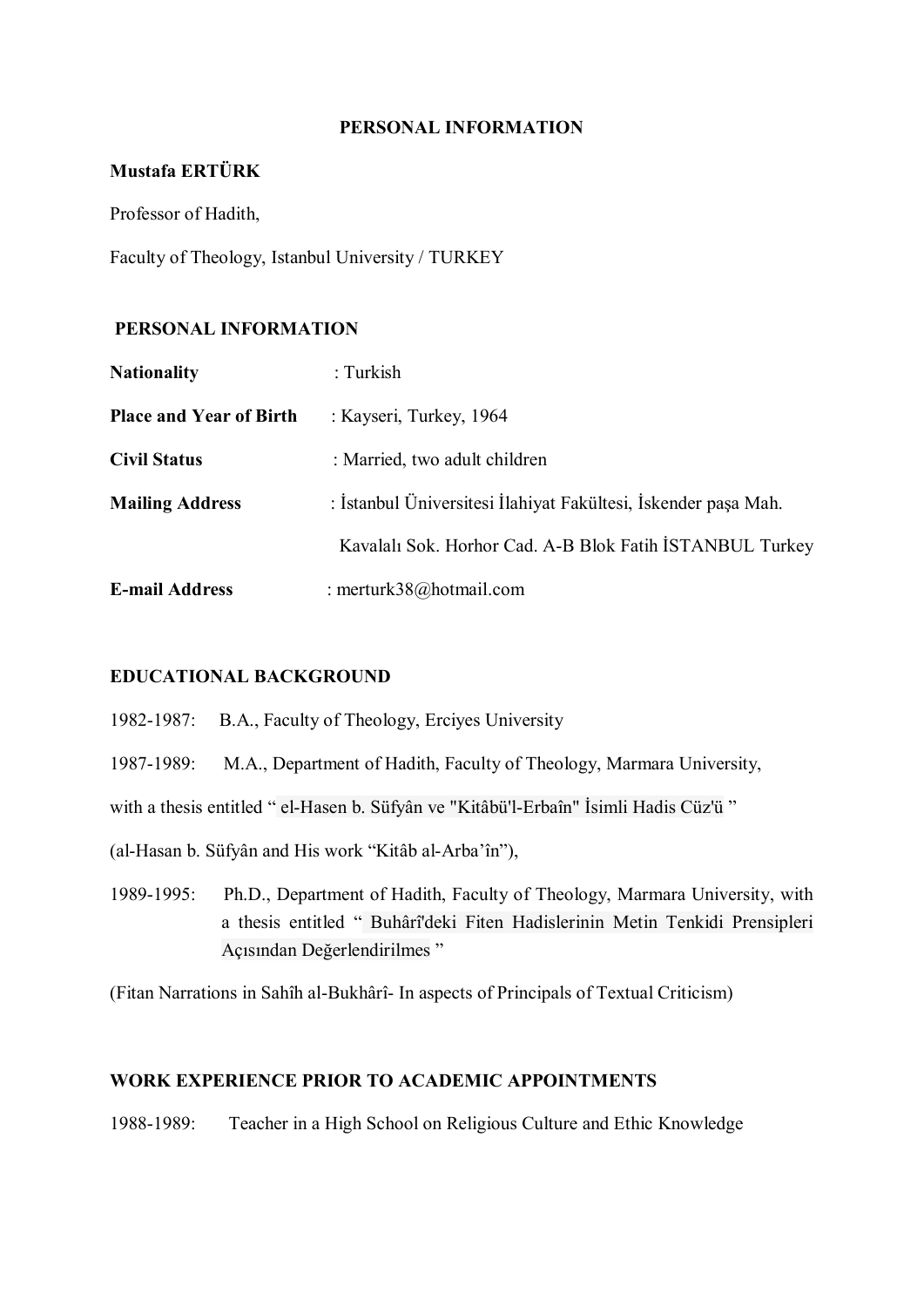### **ACADEMIC APPOINTMENTS**

- 1989-1998: Research Assistant in TDV Islamic Research Center in Istanbul
- 1998-1999: Lecturer in Mahtumkuli Adli Türkmen Devlet Üniversitesi, Faculty of Theology,

### Ashgabat / Turkmanistan

- 1999-2002: Assistant Professor, Department of Hadith, Çorum Theology Faculty, Gazi University
- 2002-2006: Associate Professor, Department of Hadith, Çorum Theology Faculty, Gazi Universit
- 2006-2008: Associate Professor, Department of Hadith, Faculty of Theology, Istanbul University
- 2008- : Full Professor, Department of Hadith, Faculty of Theology, Istanbul University.

### **PROFESSIONAL ACTIVITIES AND MEMBERSHIPS**

- 2003 to Present, Member of Editorial Board of the quarterly published scholarly *Journal of Hadith Studies*
- 2015 to Present, Member of Advisory Board of the quarterly published scholarly *Journal of Hadith and Sirah Studies*

2019 to Present , Section Editor, Editorial Board of the quarterly published scholarly journal *Journal of Islamic Research*

2019 to Present Head of Hadith Department, Facult of Theology, Istanbul University

2019 to Present, Member of Advisory Board, Center for Research and Practive in Islamic

Studies, Istanbul University

2015-2016 Coordinator of İLİTAM, Faculty Open and Distance Education ,Istanbul University.

2015-2016 Member of Member of Faculty Board of Directors, Faculty of Theology, Istanbul University.

2013-2016 Member of Editorial Board of the quarterly published scholarly Journal of Istanbul İlahiyat Fakültesi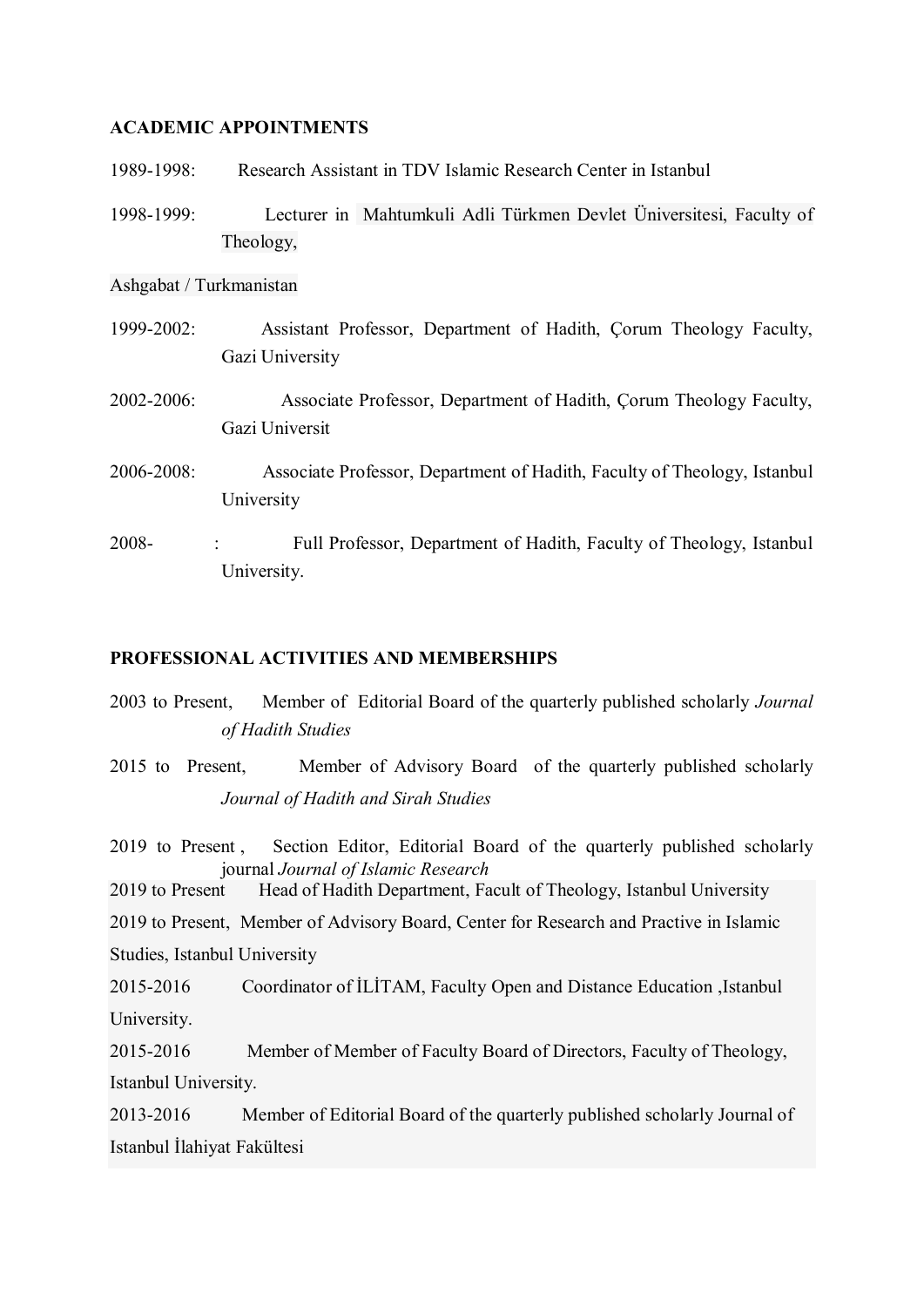| 2013-2016                                | Member of commision of Academic upgrade and appoinment criterias,  |
|------------------------------------------|--------------------------------------------------------------------|
| Faculty of Theology, Istanbul University |                                                                    |
| 2013-2017                                | Member of Academic Research Ethic Commision of Social and Human    |
| Sciences, Istanbul University            |                                                                    |
| 2012-2015                                | Member of Academic Faculty Board Faculty of Theology, Istanbul     |
| University                               |                                                                    |
| 2006-2016                                | Head of Hadith Department Faculty of Theology, Istanbul University |
| 2019-Present                             | Head of Hadith Department Faculty of Theology, Istanbul University |
| 2005-2006                                | Vice Dean, Faculty of Theology, Hitit University,                  |
| 2002-2006                                | Member of Faculty Board of Directors, Faculty of Theology, Hitit   |
| University                               |                                                                    |
| 1999-2005                                | Head of Department of Hadith, Theology Faculty, Hitit University.  |
|                                          |                                                                    |

## **LANGUAGES**

Turkish (Native)

Arabic (Good)

English (Good)

## **SCHOLARSHIPS**

1991-1992 Academich research and learning English on scholarship on TDV İSAM

## **TEACHING**

## **Courses taught at undergraduate level:**

- "History of Hadith"
- "Methodology of Hadith"
- "Hadith"
- "Hadith Texts"

"Hadith Criticism"

"Modern Approaches towards Hadith and Sunnah"

# **Courses taught at graduate level:**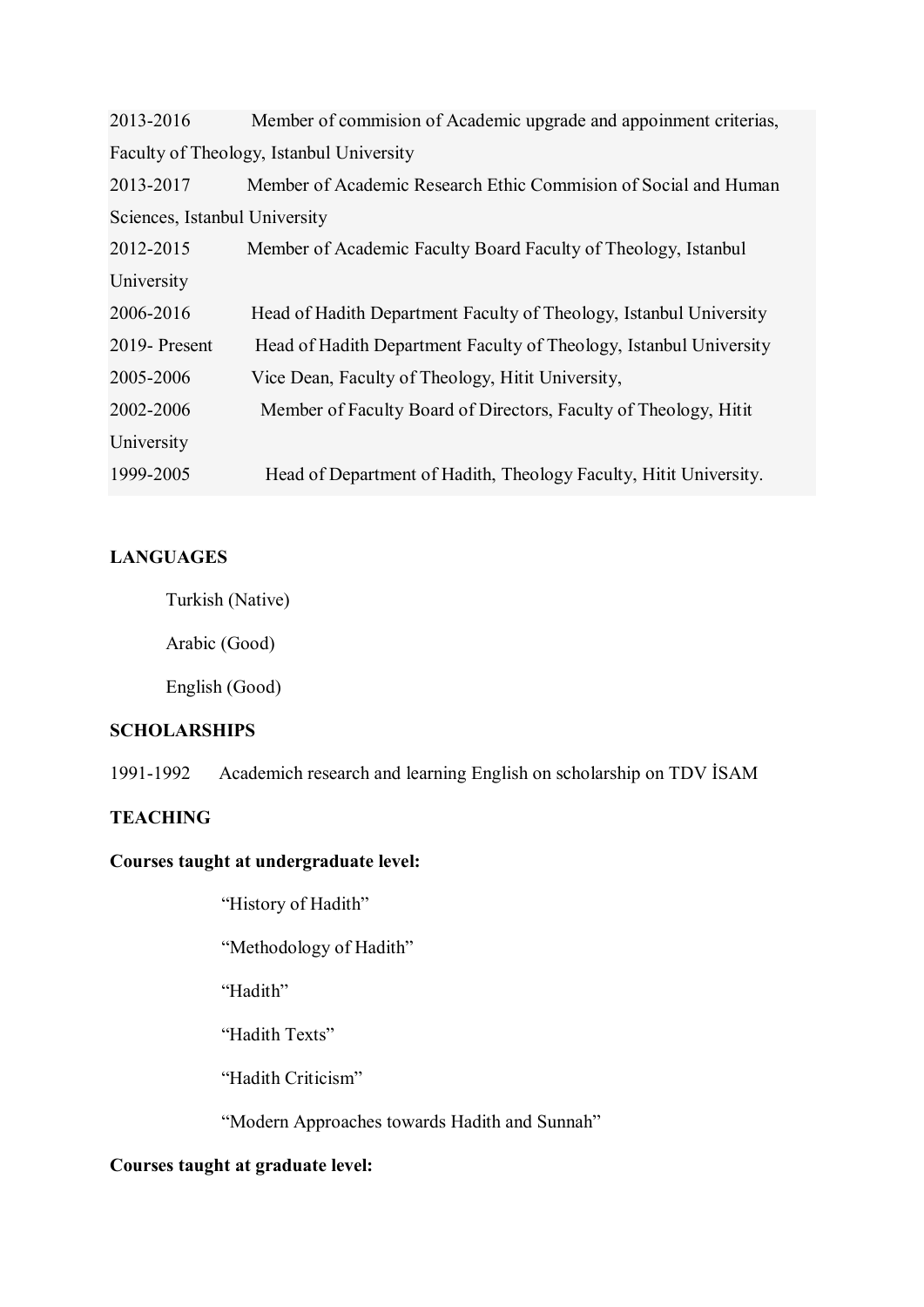#### **M.A. Courses**:

"Sources of Hadith Literature -Before and After Classification Period"

"The Methodology of Understanding and Contemporary of Hadith and Sunnah"

### **Ph.D. Courses:**

"The Problem of Updating Sunnah"

"Relations between The Hadith Scienses and Social Scienses"

"Contradictions of Hadith"

### **PUBLICATIONS**

### A. **BOOKS:**

- 1. *Sünnetin Güncelleştirilmesi*, Fecr Yayınevi, Ankara, 2018.(Updating Sunnah)
- 2. *Filozof Tabib Muhaddisler*, Ensar Neşriyat, İstanbul, 2007 (Philosoph Doctor Traditionists)
- 3. *Hadis Çözümlemeleri*, Ensar Neşriyat, İstanbul, 2007; *Hadis ve Sünnet Çözümlemeleri*, (2. Baskı), Ensar Neşriyat, İstanbul, 2017. (Analysing the Hadith and the Sunnah)
- 4. *Metin Tenkidi* (Gayb ve Fiten Hadisleri Örneği)", Fecr Yayınları, Ankara, 2005, 2011 (2. Baskı).(Textual Criticism of the Hadith)
- 5. *Sünnet'in Güncelleştirilmesine Doğru*, İlahiyat yayınları, Ankara, 2005 (Towards Updating Sunnah)
- 6. *Oryantalistik Hadis Araştırmaları*, Derleme ve Çeviri, Ankara Okulu, Ankara, 2001 (Orientalistic Hadith Research)
- 7. *İslam Fıkhı ve Sünnet, Oryantalist Schacht'a Reddiye*, Çeviri, İz Yayıncılık, İstanbul, 1996, (2. Baskı) 2010.(Islamic Law and the Sunnah/On Schacht's Origins of Muhammadan Jurisprudence, translated to Turkish)

# A. **ARTICLES PUBLISHED IN SCHOLARLY JOURNALS AND EDITED VOLUMES:**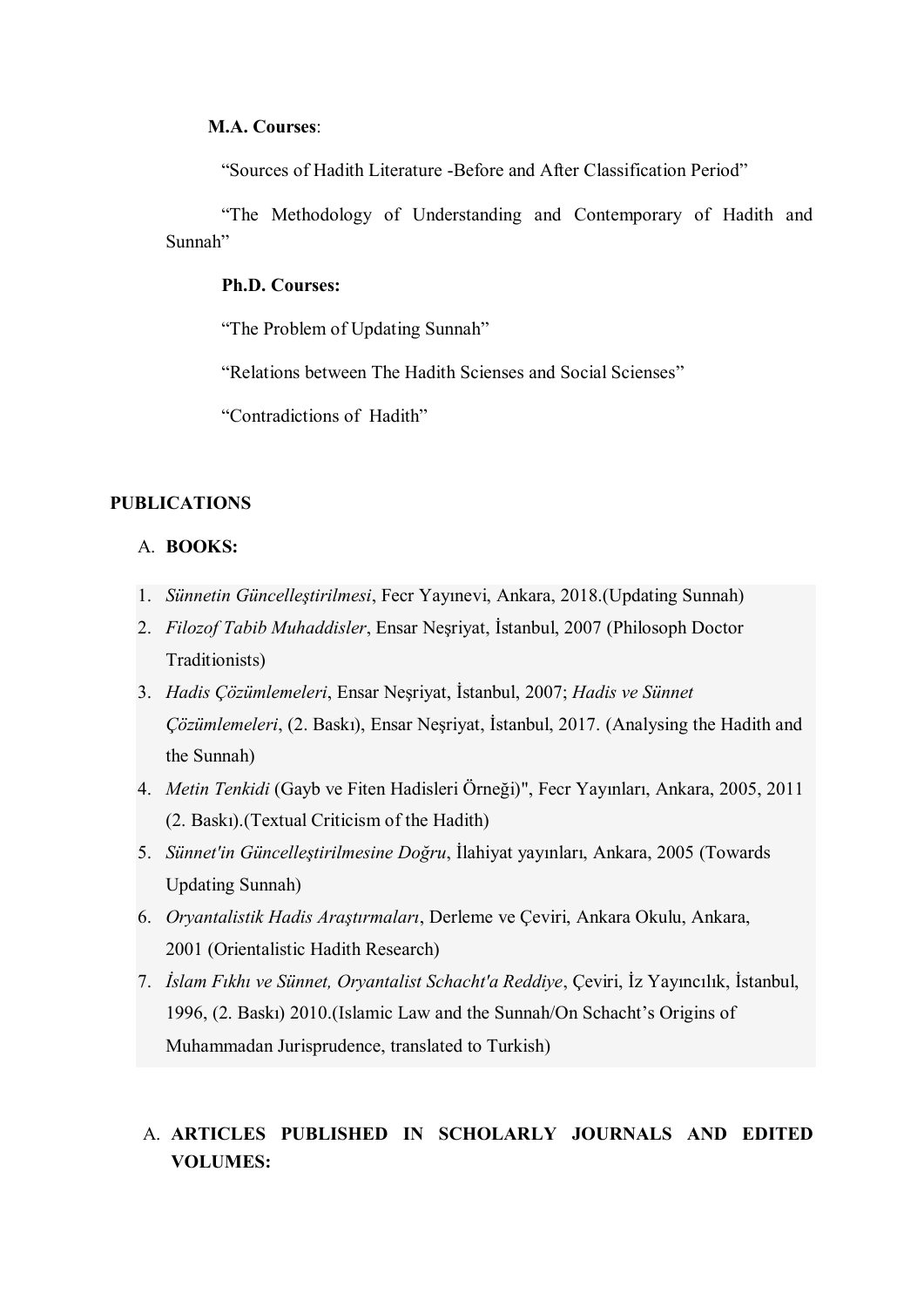- 1. "Tecdid Hadisinin Metin Tenkidi Açısından Değerlendirilmesi", *İslami Araştırmalar*, vol.10, pp.125-137, 1997 (The Textual Evaluation of the Hadith of Tajdîd)
- 2. "İmâm Buhârî'nin Siyâset Anlayışı: Yöneten-Yönetilen İlişkisi", *Marife*, cilt.1, ss.7-31, 2001 (Political Understanding of Imâm Bukhârî-Relations Between Governer and Ruled)

"Çocuğun Dînî Eğitiminde Kullanılan Bir Hadîs ve Tahlîli", *Marife*, cilt.2, ss.53-79, 2002 (A Survey Of A Historical Hadith: "...Beat Up Your Child If He/She Does Not Perform The Ritual Prayer (Salâh).) .

- 3. "Şiddet İçerikli Bazı Rivâyetlerin Tahlîli ve Tenkîdi*", Hitit Üniversitesi (Gazi Üniversitesi) Çorum İlahiyat Fakültesi Dergisi*, cilt.1, ss.71-99, 2002 (A Critical Study of Some Riwâyât Concerning with Violence)
- 4. "Nebevî Sünnet'In Tarihî Gerçeklikteki Konumu Açısından 'Kur'ân İslâmı Söyleminin İlmî Değeri", *Journal of Hadith Studies/Hadis Tetkikleri Dergisi*, vol.1, pp.7-29, 2003.("Saying of the 'Qur'anic Islam': A critical Study of it in' Aspect of the Nabawi Sunnah in a Historical Reality)
- 5. "Kadının Erkeklere Namaz Kıldırabileceğine Dair Bir Rivayet Ve Referans Değeri", *Journal of Hadis Studies / Hadis Tetkikleri Dergisi*, vol.3, pp.91-107, 2005) ("On A Report that Woman's Leading Men in Prayer (Salāt) and Its Value of Reference)
- 6. "A Short Glance At The Attitude Of Some Sunni Muslim Traditionists/Muhaddithûn Towards Philosophy And The Philosophical Sciences", *Journal of Hadith Studies / Hadis Tetkikleri Dergisi*, vol.5, pp.49-62, 2007
- 7. "Muhaddislerin Felsefî İlimlere Bakışları ve Filozof Muhaddisler (Hadis İlminde Yeni Bir Kavram Denemesi)", *İstanbul Üniversitesi İlahiyat Fakültesi Dergisi*, ss.59-83, 2007) ("On Some Opinions of the Sunnf Traditionists on the Ancient Philosophical Sciences and the Philosopher Muhaddithîn/Traditionists (An Attempt on a New Concept on the Hadith)
- 8. "Son Dönem Oryantalist Anlayışın Modern Çehresi: Yumuşa(T)ma Ve Diyalog Politikası", *Oryantalistik Hadis Araştırmaları*, Mustafa Ertürk, Ed., Ankara Okulu Yayınları, Ankara, ss.11-26-, 2001. (Modern Face of Oryantalistic Understanding in Recent Epoch- Political Softening and Dialogue)

## **B. Articles in TDV Encyclopediaof Islam,**

1. "Ubeydullah b. Ömer", TDV İslam Ansiklopedisi,TDV Yayıncılık,, cilt.42, ss.26-27., 2012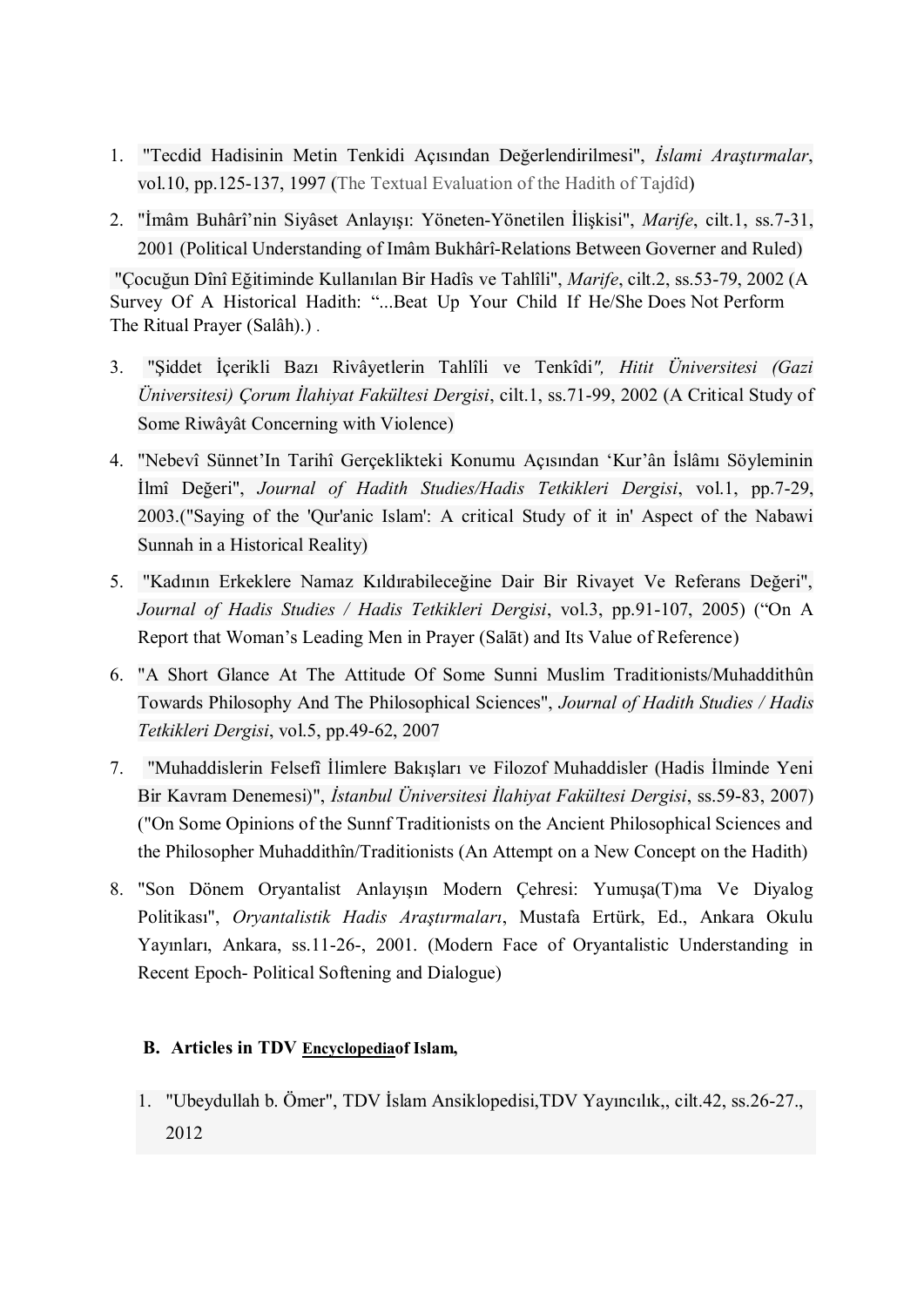- 2. "Ükeydir b. Abdülmelik", TDV İslam Ansiklopedisi,TDV Yayıncılık,, cilt.42, ss.285- 286, 2012
- 3. "Şemmas b. Osman", TDV İslam Ansiklopedisi,TDV Yayıncılık,, cilt.38, ss.507, 2010
- 4. "Sa'îd b. Ebû Sa'îd", TDV İslam Ansiklopedisi,TDV Yayıncılık,, cilt.35, ss.554., 2008
- 5. "Mutayyen ", TDV İslam Ansiklopedisi,TDV Yayıncılık,, cilt.31, ss.383, 2006
- 6. "Mikdâd b. Amr ", TDV İslam Ansiklopedisi,TDV Yayıncılık,, cilt.30, ss.49-50, 2005
- 7. "El-Leysî", TDV İslam Ansiklopedisi,TDV Yayıncılık,, cilt.17, ss.168, 2003
- 8. "Maklûb ", TDV İslam Ansiklopedisi,TDV Yayıncılık,, cilt.17, ss.447-448., 2003
- 9. "Mâsercisi, Ebû Ali", TDV İslam Ansiklopedisi,TDV Yayıncılık,, cilt.18, ss.75, 2003
- 10. "Mâlik b. Teyyihan", TDV İslam Ansiklopedisi,TDV Yayıncılık,, cilt.17, ss.516, 2003
- 11. "Hüşeym b. Beşîr ", TDV İslam Ansiklopedisi,Türkiye Diyanet Vakfı Yayıncılık,, cilt.19, ss.64, 1999
- 12. "Havz-ı Kevser", TDV İslam Ansiklopedisi,Türkiye Diyanet Vakfı yayıncılık,, cilt.16, ss.546-549, 1997
- 13. "el-Hasan b. Süfyân", TDV İslam Ansiklopedisi,Türkiye Diyanet Vakfı Yayıncılık,, cilt.16, ss.352-353, 1997
- 14. "Hamza el-Kinânî ", TDV İslam Ansiklopedisi,Türkiye Diyanet Vakfı Yayıncılık,, cilt.15, ss.514-515., 1997
- 15. "Haber-I Vâhid", TDV İslam Ansiklopedisi,Türkiye Diyanret Vakfı,, cilt.14, ss.349- 352., 1996

### C. **PAPERS (presented and Published)**

- 1. "Uzaktan Eğitim (Ön Lisans ve İlitam) Programlarında Hadis Eğitim ve Öğretimi", *III. Hadis Anabilim Dalları İhtisas Toplantısı,* Adana, Türkiye, 24 Ekim-26 Aralık 2014, cilt.1, no.1, ss.269-278
- 2. "Mehmet Eren'in "Keşfü'l-Kınâ (Âlimlerin Kimlik Bilgileri ve Bedreddin El-Aynî'nin Biyografisi Önemli Bir Kaynak " Başlıklı Bildirinin Müzakeresi", *Uluslararası Bedruddin el-Aynî Sempozyumu*, Gaziantep, Türkiye, 10-12 Mayıs 2013, vol.1, pp.59- 60
- 3. ""Hadis Metinlerinin/Sünnetin Yeniden Okunmasında / Yorumlanmasında Bir Yöntem Olarak "Hz. Peygamber Şimdi Yaşasaydı/Görseydi…" Söylemi"", *Dîni ve Felsefî metinler Sempozyumu: 21. Yüzyılda Yeniden Okuma, Anlama ve Algılama*